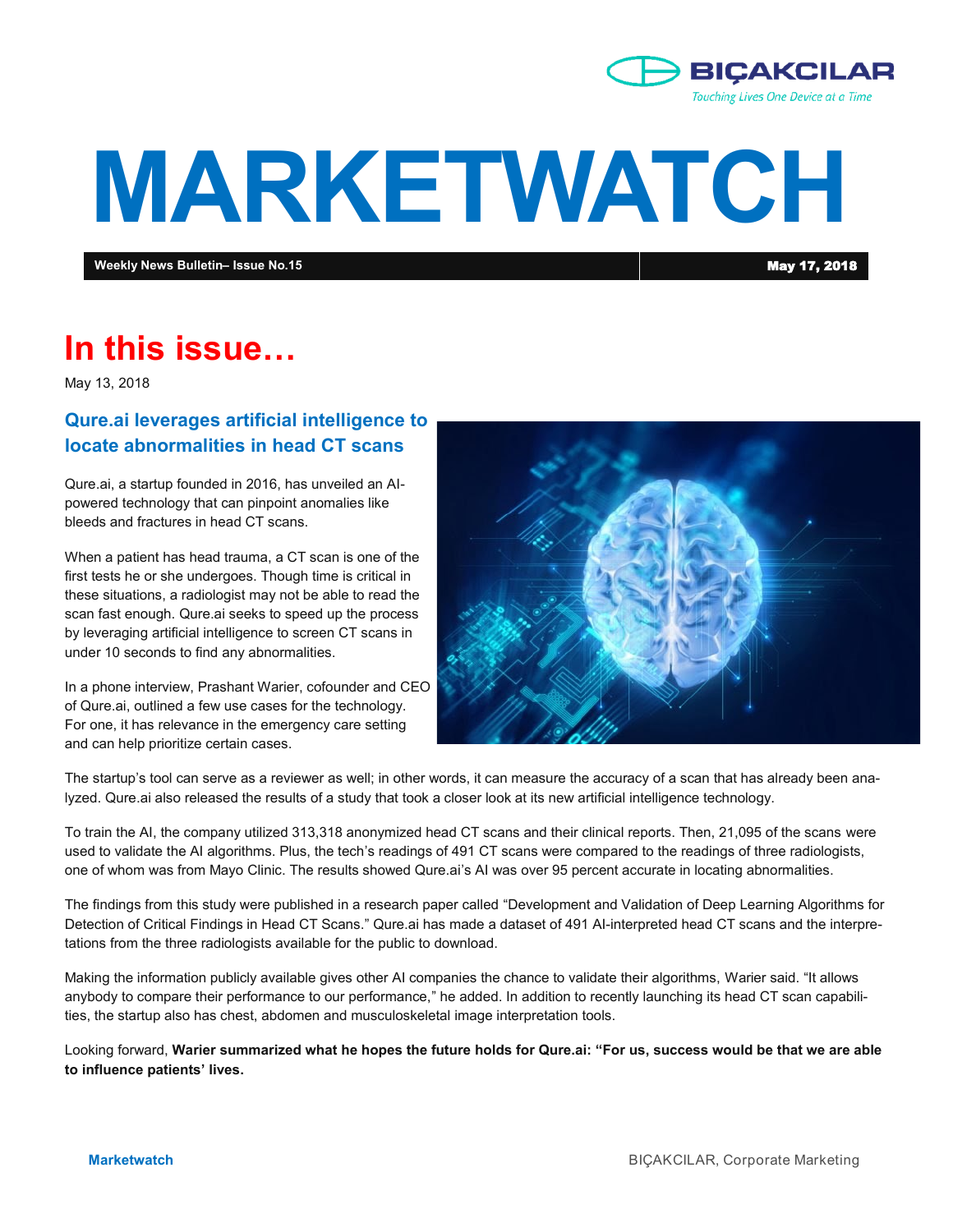# **In this issue…**

# **Philips forms new alliance to introduce remote monitoring program**

# Royal Philips has partnered with US-based academic health system Emory Healthcare to introduce a new remote intensive care unit (eICU) monitoring programme to enhance critical care and outcomes for high-risk patients in the country.

Based at the Royal Perth Hospital in Western Australia, the programme was pilot tested by Emory Healthcare in Sydney in 2016.

The critical care physicians and nurse experts under the programme are set to offer medical care to patients in the US from the Royal Perth Hospital by using Philips' eICU monitoring technology.

"It is intended to enable near real-time monitoring of patients remotely and early interven-

# **May 14,2018**

tion through audio-visual technology, which can be used to communicate with local providers and advise on treatments."

Philips designed the technology as a virtual care model to deliver remote night-time critical care support to patients at Atlanta, Georgia, during daytime hours in Perth, thus minimising the night-shift work burden.

The solution employs smart algorithms to predict deteriorations in health.

It is intended to enable near real-time monitoring of patients remotely and early intervention through audio-visual technology, which can be used to communicate with local providers and also advise on the treatment.

Royal Philips ASEAN Pacific market leader Caroline Clarke said: "This partnership is enabling a crucial shift in the delivery of care, impacting clinical outcomes, where technology supports clinicians to deliver more proactive and timely care to patients across the globe.

"Access to highly experienced intensivists and critical care nurses is an ongoing challenge for hospitals internationally, and virtual care solutions, like the eICU programme, can help deliver much-needed expertise to areas where this is lacking."

During the pilot, the program is said to have demonstrated benefits in saving lives, as well as boosted provider satisfaction and cost savings by reducing the length of stay and inpatient readmission.

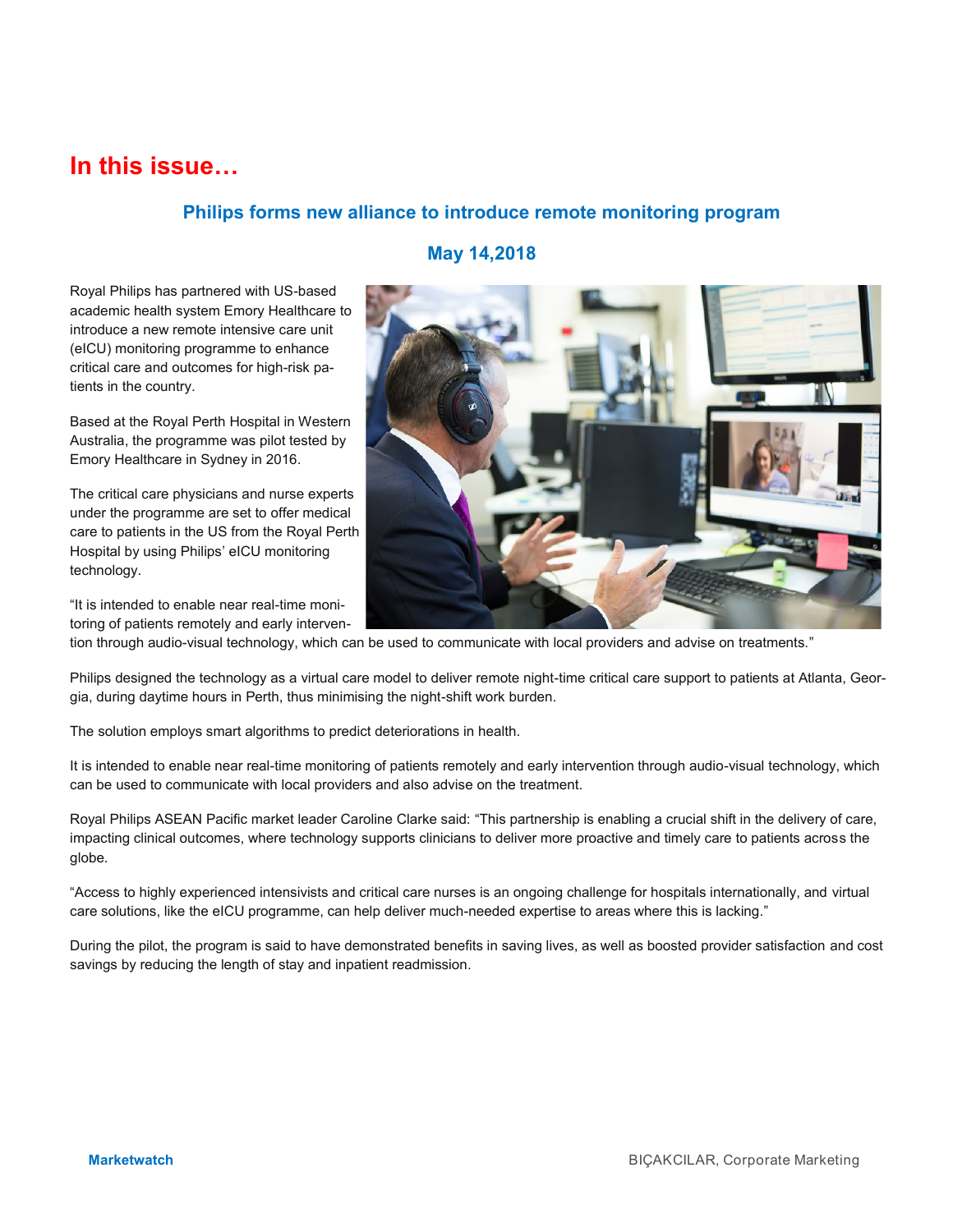# **Biosense Webster treats atrial fibrillation with new catheter May 10, 2018** Catheter Catheter **ODOT MICRO**

Biosense Webster, part of the Johnson & Johnson family of companies and a specialist in the diagnosis and treatment of heart arrhythmias, has successfully treated atrial fibrillation (AF) in the first patient to participate in a study of its new QDOT MICRO catheter.

The study aims to evaluate the delivery of high-power, short-duration ablation with the QDOT MICRO novel radiofrequency (RF) ablation catheter, which has been designed to treat paroxysmal AF.

The catheter is a steerable multi-electrode device which has a deflectable tip designed to facilitate electrophysiological mapping of the heart and can transmit RF currents to the catheter tip electrode for ablation purposes. It also incorporates six thermocouple temperature sensors and three micro electrodes embedded in its tip.

The first patient participant was treated at OLV Hospital in Belgium, which is one of the eight centres in Europe to take part in the study that will be enrolling up to 50 patients. QDOT MICRO is only available for investigational use in Europe.

The company claims that QDOT MICRO is a next generation catheter and, in a world-first, it can deliver 90 watts of RF power in a four-second temperature-controlled catheter ablation session.

The catheter's optimised temperature control and micro-electrode technology is designed to provide more efficient and consistent lesion creation with advanced diagnostics, while also simplifying the technique and reducing total ablation time.

OLV Hospital associate director in the Cardiovascular Center, Department of Cardiology, Electrophysiology Section, Dr Tom De Potter, said: "The concept of high–power, short-duration ablation is novel and a potentially ground-breaking advancement for the industry. The new modality could result in improvements in clinical outcomes and procedural efficiencies and I look forward to further investigation."

De Potter is one of the study's clinical investigators and performed the first QDOT MICRO procedure.

Vice president for Johnson & Johnson Cardiovascular Specialty Solutions in EMEA, Gabriele Fischetto, said: "For over 20 years Biosense Webster has pioneered the development of atrial fibrillation treatment. QDOT MICRO continues our commitment to deliver solutions that help clinicians heal more hearts and has the potential to increase the standard of treatment for paroxysmal atrial fibrillation."

AF affects 14 million people across Europe, the Middle East and Africa. The condition places a burden on healthcare systems with up to 2.5% of total healthcare expenditure associated with the disease.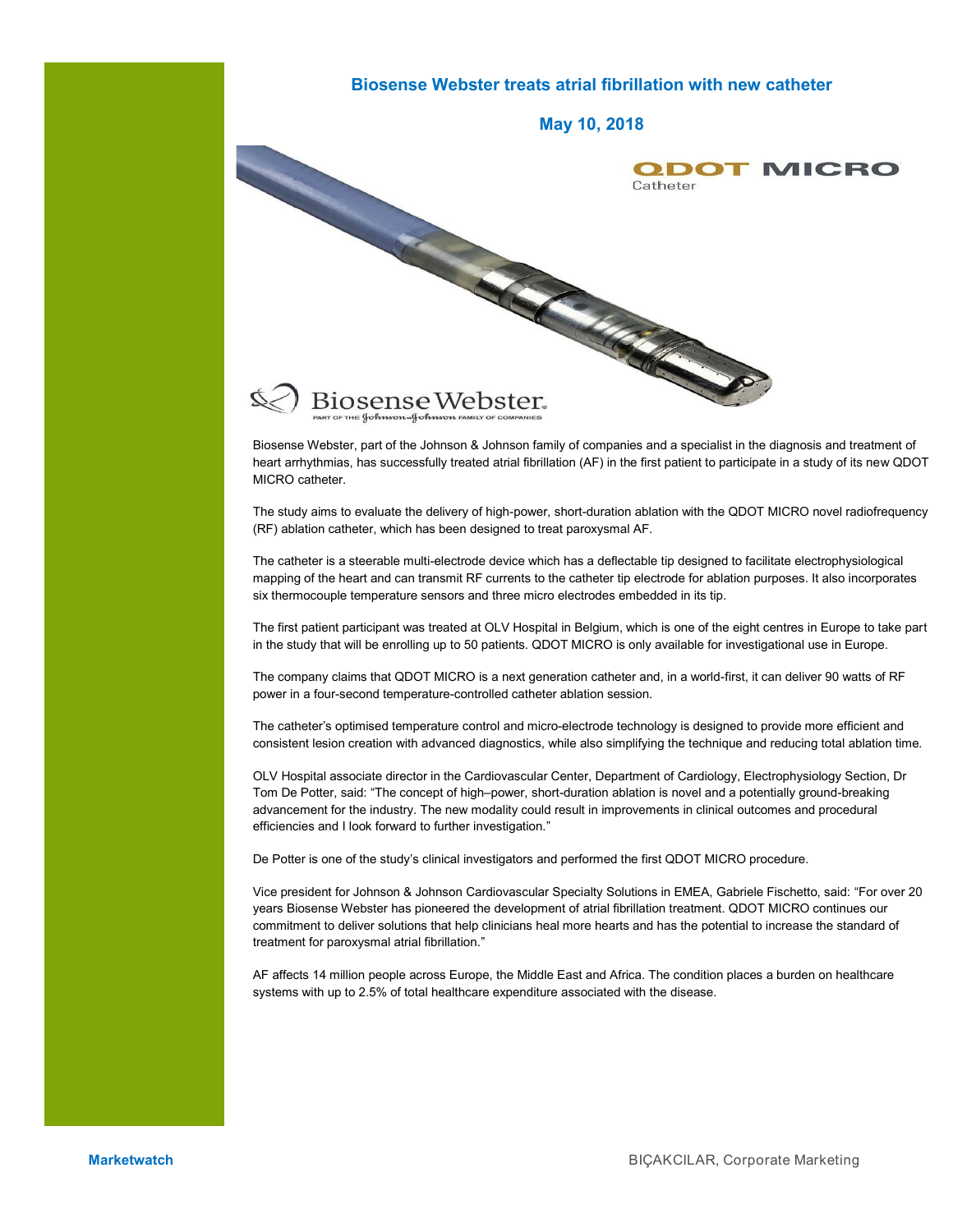

# **Why the Device Landscape Continues to Face Significant Hurdles**

Over the last few years, FDA approvals have taken significantly longer than any other markets so it delayed new product launch in the U.S. Gradually, however, the FDA have improved timelines through new measures bringing about greater productivity. On the

other hand, the European regulatory process has become more complex than ever.

Traditionally, the EU has been viewed as a faster way to get to market, however, the new product registry in Europe is expected to increase delays by 20-40 percent, greatly impacting EU-based companies. To reduce the unpredictability of timelines, it's vital sponsors learn how to obtain a CE mark.

#### **Medical Device Innovation**

Additionally, emerging technologies are continuing to revolutionize the industry, but its ultimate impact on clinical trial processes are yet unknown. Medical device companies are adapting and modifying their behavior as seen in the way sponsors use electronic medical records to manage big data.

There is a wealth of tech-based software that doesn't require approval as they do not enter the human body. Therefore it is much cheaper to develop and easier to bring to market. From this point of view, looking at the software regulation for the future is essential. While the extent to which wearable products are regulated is yet to be clarified, the industry will soon reach a crossroads as it decides how best to regulate them.

#### **Funding Challenges**

Another factor that remains a pertinent issue in the industry is acquiring funds. Funding has always been challenging for small medical device companies, in particular. With clinical trials becoming more and more expensive, the regulatory knock-on effect impacts sponsors greatly. Furthermore, as clinical trials require more time, costs begin to mount placing undue pressure on a company's resources.

Therefore, streamlining costs in product development is always the issue for medical device companies.If sponsors don't have enough money for the development stage, they can't produce proper data to bring the product to the market. Even though the global investment environment is difficult, the med device industry must take steps to ensure it can compete by adopting new approaches.

#### **Spiraling Health Care Costs**

Lastly, the clinical reimbursement of medical devices in the U.S. is becoming increasingly difficult year on year. According to experts, the U.S. has about 1150 private payers with rising health care costs showing no signs of abating. As a result, insurance companies are far more hesitant to provide coverage, meaning obtaining reimbursement presents significant barriers to trial sponsors. The financial constraints this creates is reaching its tipping point, almost akin pouring water into a glass as it overflows.

However, as regulations governing reimbursement evolves, the hope among those within the industry is that there is light at the end of the tunnel.